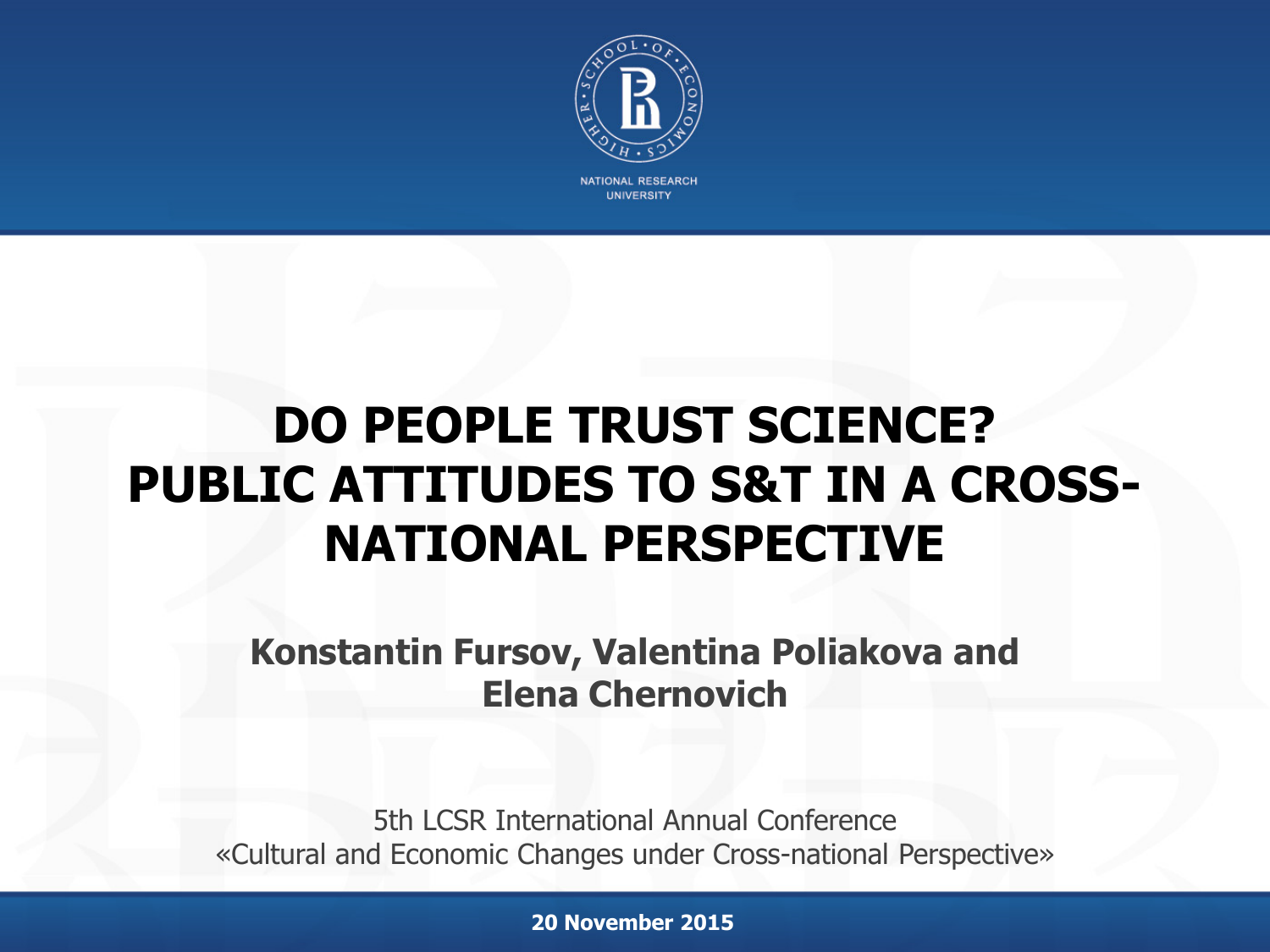

### **Public understanding of science movement**

### Royal Society, 1985:

"Science and technology permeate our daily lives. Our industry and national prosperity **depend on** science, we use devices created by science and technology **at home and at work**, and many personal and public decisions have a major scientific aspect. At both national and individual levels science and technology make key **contributions to our survival** in an increasingly competitive environment. In addition, the major findings of science, for example about cosmology or evolution, profoundly influence **the way we think** about ourselves and are an important part of **our culture**"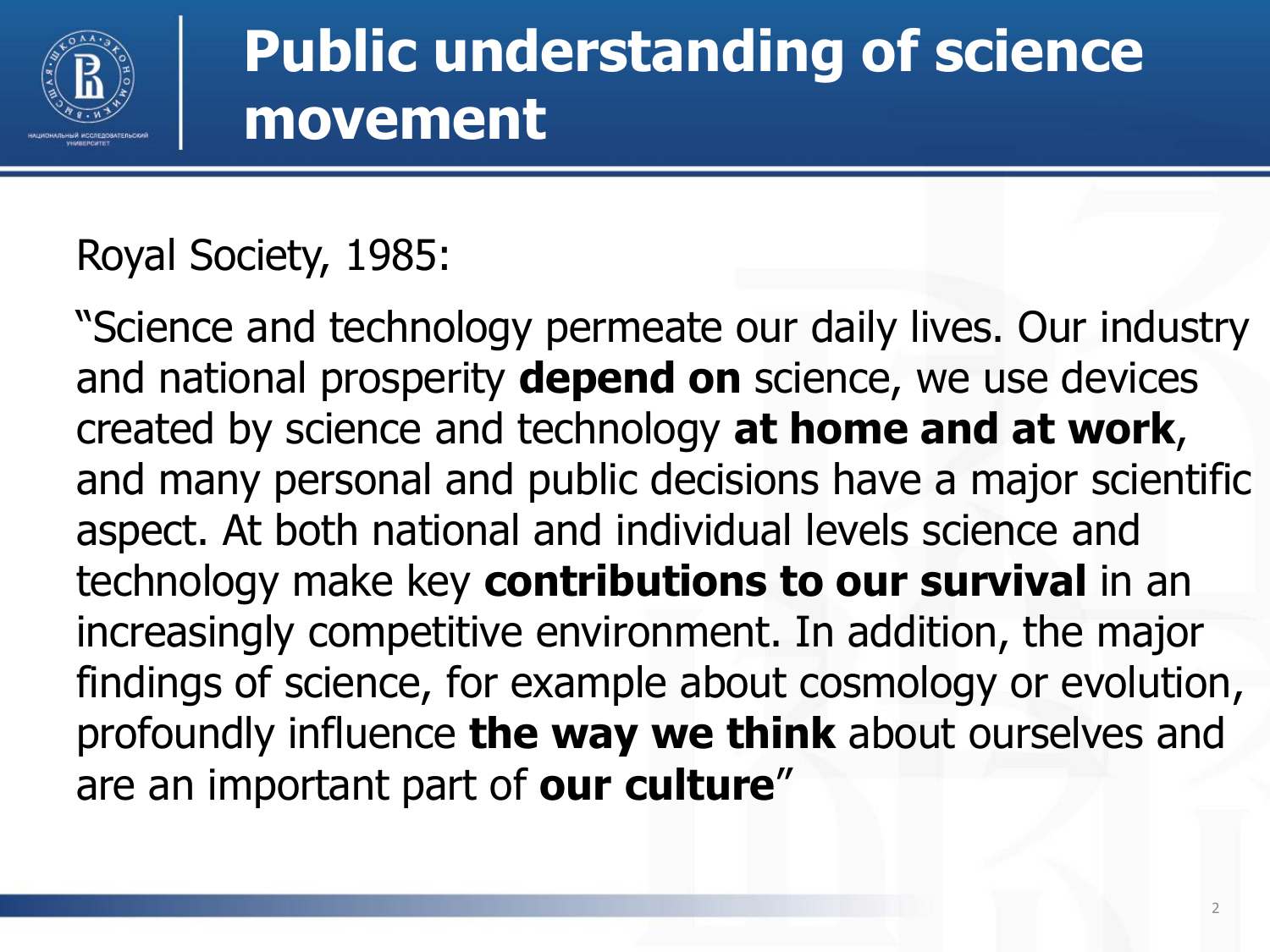

### **Science for society implies:**

### new identities

### new opportunities

new risks



### new questions





### new difficulties





### new ethical controversies

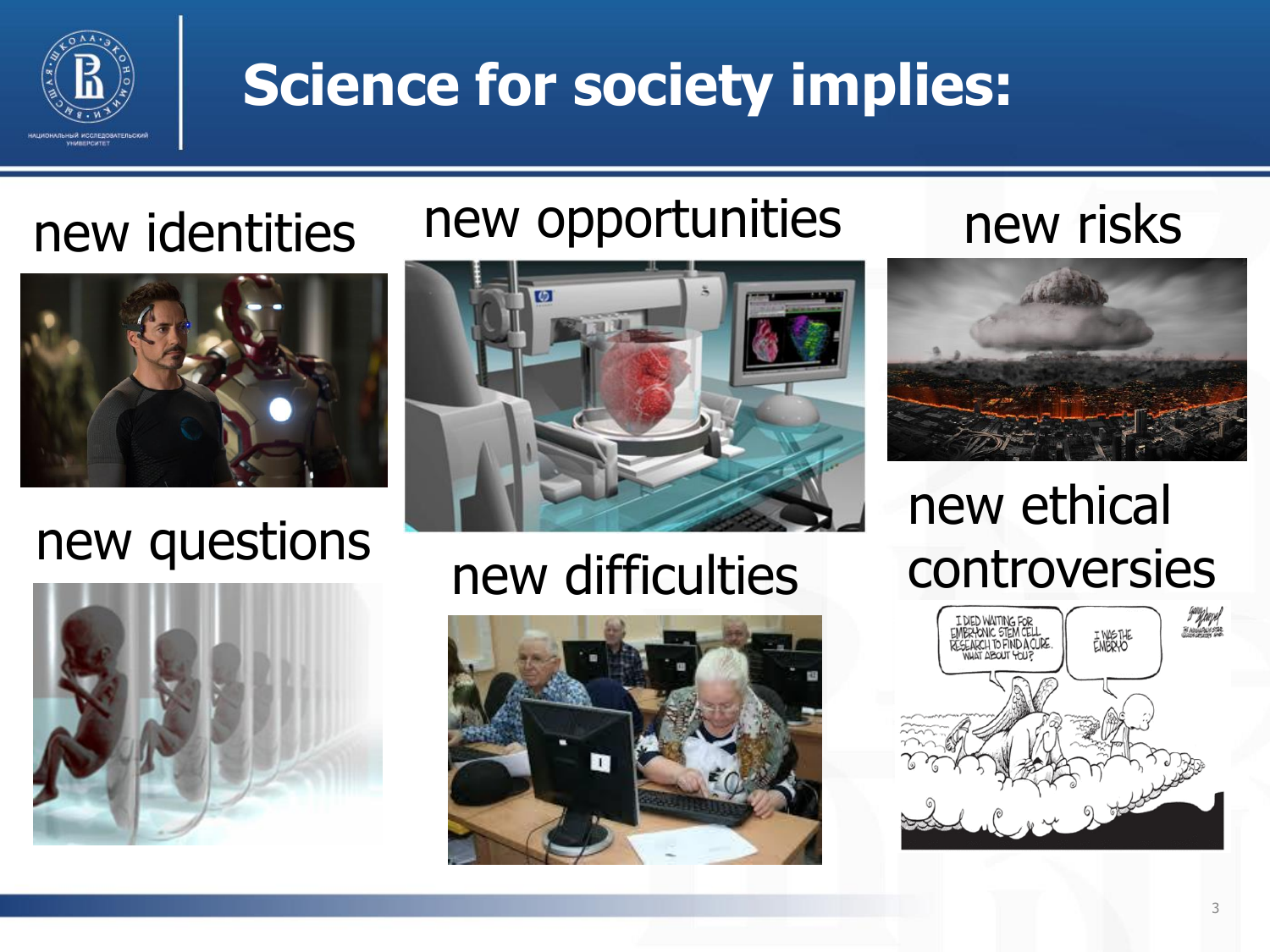

### **Paradigm shifts in studies of public understanding of science**



Source: (Bauer et al., 2007)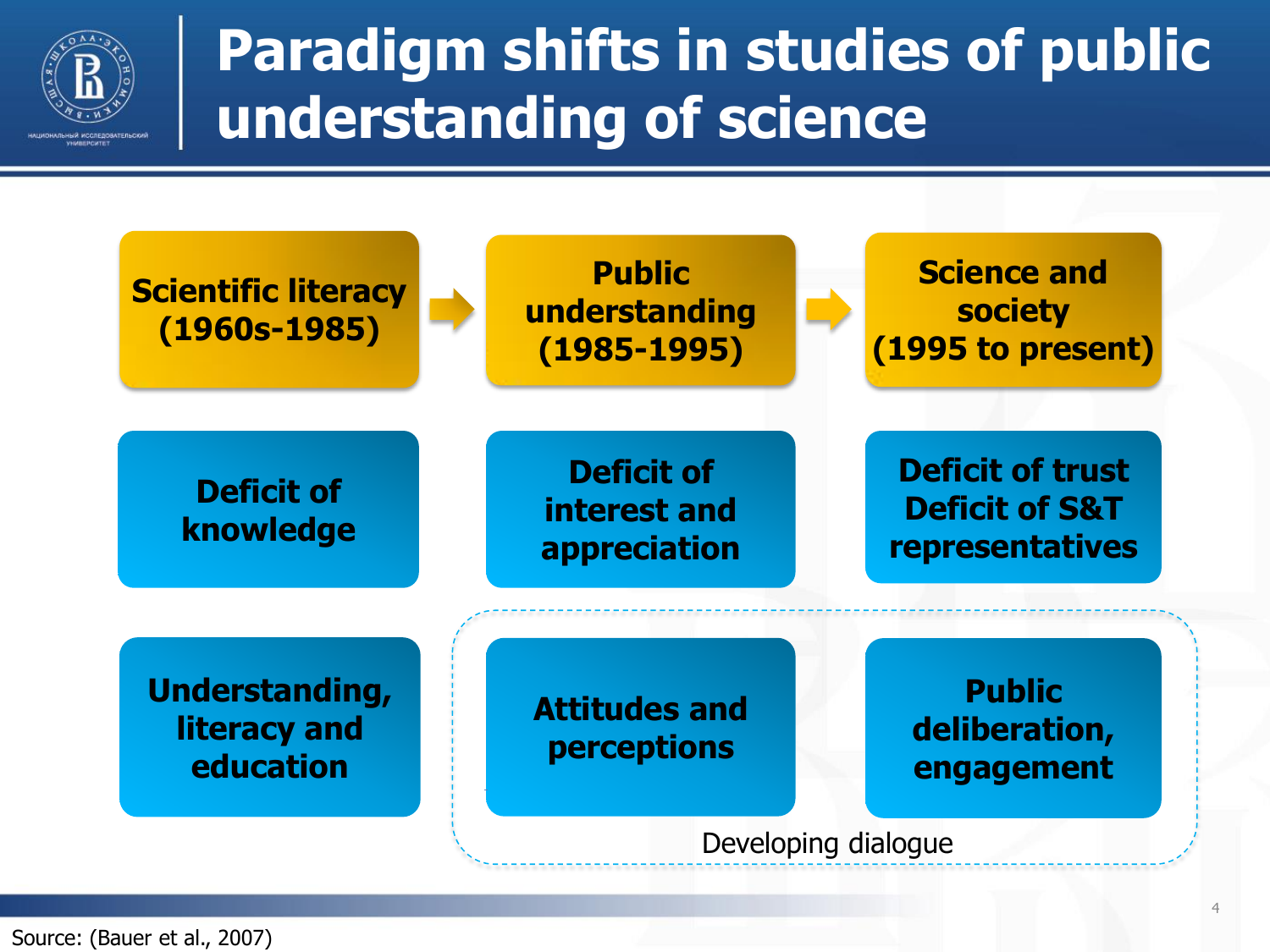

## **Public trust in science**

- **From trust in competence to institutional trust** (Barber, 1983, 1990)
- The reliance on those who have a responsibility for making decisions and taking actions related to this sphere (Siegrist, Cvetkovich and Roth, 2000)
- Positive attitudes towards science and technology in general (Miller, 2004)
- The readiness to take a social risk and accept on faith that an individual or institution has the intention of acting in your best interest (Earle, 2010)
- A willingness to be vulnerable to specific products of science (Roberts et al., 2011)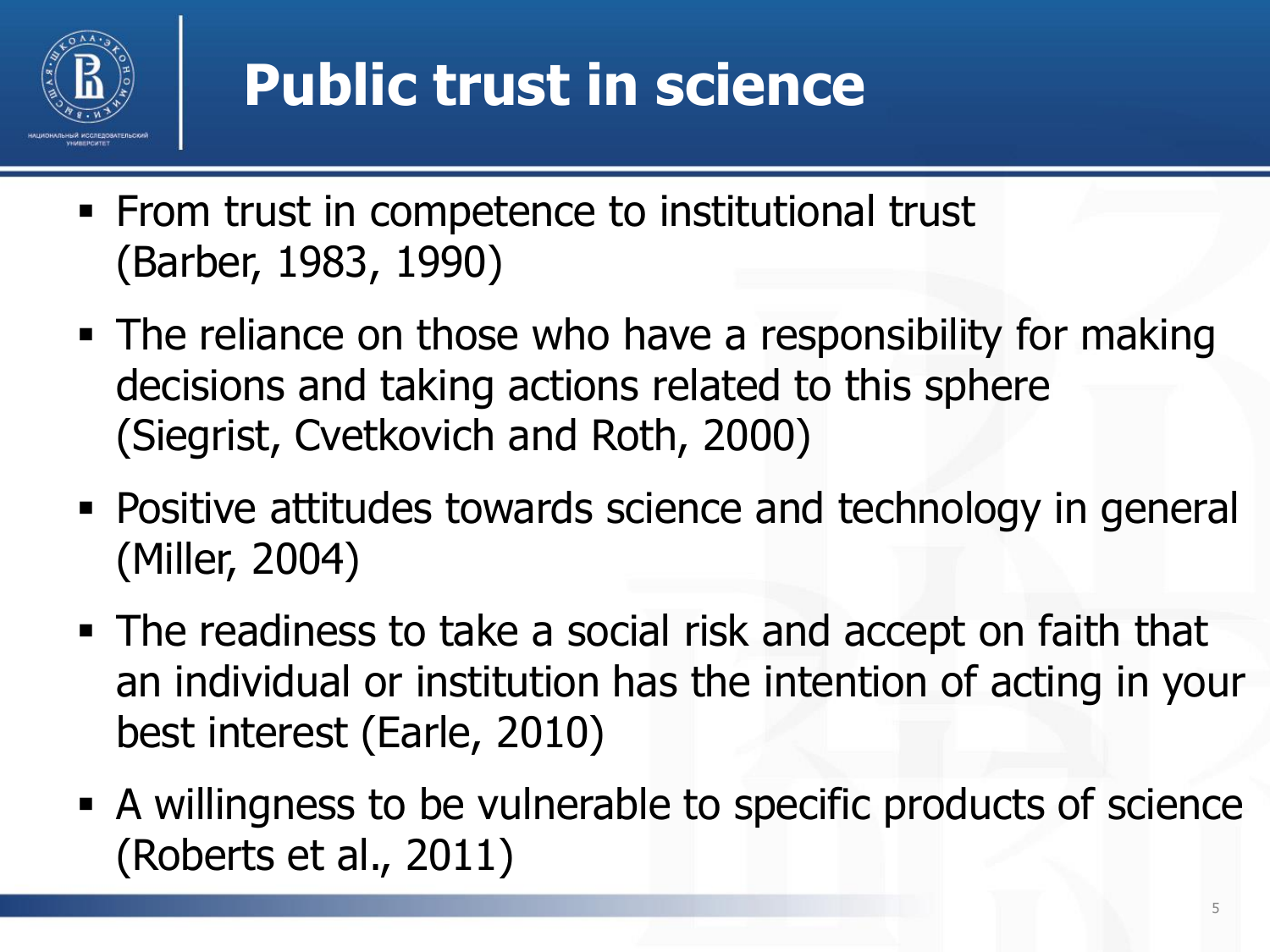

## **Measuring public trust in science**

#### **1. Expectations:**

1.1."Science and technology make our lives easier, more comfortable and healthier"

1.2. "Thanks to science and technology, there will be more opportunities for future generations"

1.3."The application of science and new technologies will make people's work more interesting"

#### **2. Risks perception and sensitivity to changes :**

2.1. "Scientific and technological developments can have unforeseen side-effects that are harmful to human health and the environment" 2.2. "The applications of science and technology can threaten human rights" 2.3. "Science makes our ways of life change too fast"

#### **3. Regulation:**

3.1. "Science should have no limits to what it is able to investigate" 3.2. "If a new technology poses risks that are uncertain and not yet fully understood, the development of this technology should be stopped even if benefits are expected"

MIB (Russia) **OECD NSF** 

EB

…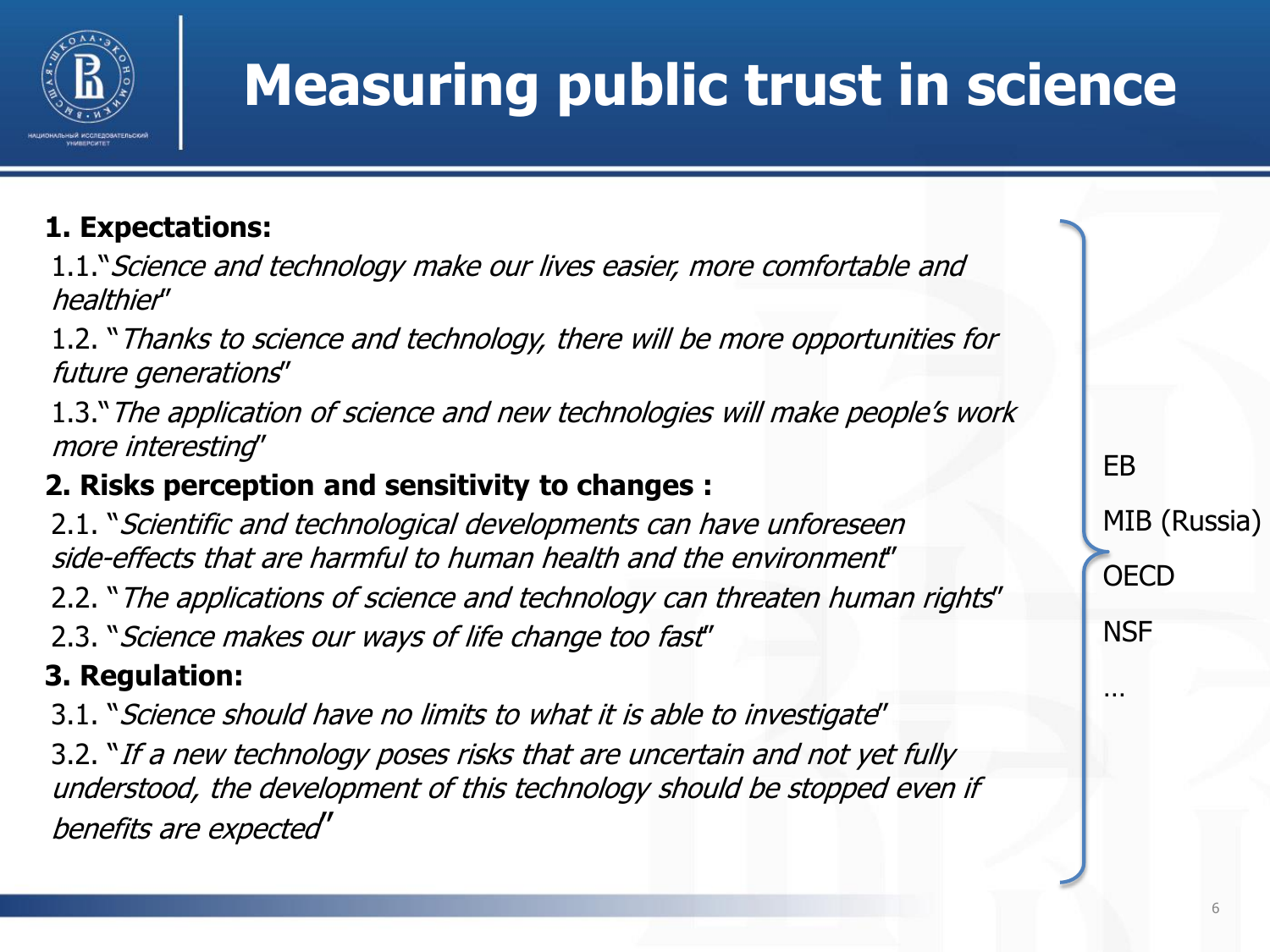

**Our questions about trust in science**

Does the public trust science?

 Can we assert that trust motivates people to take risks of S&T development?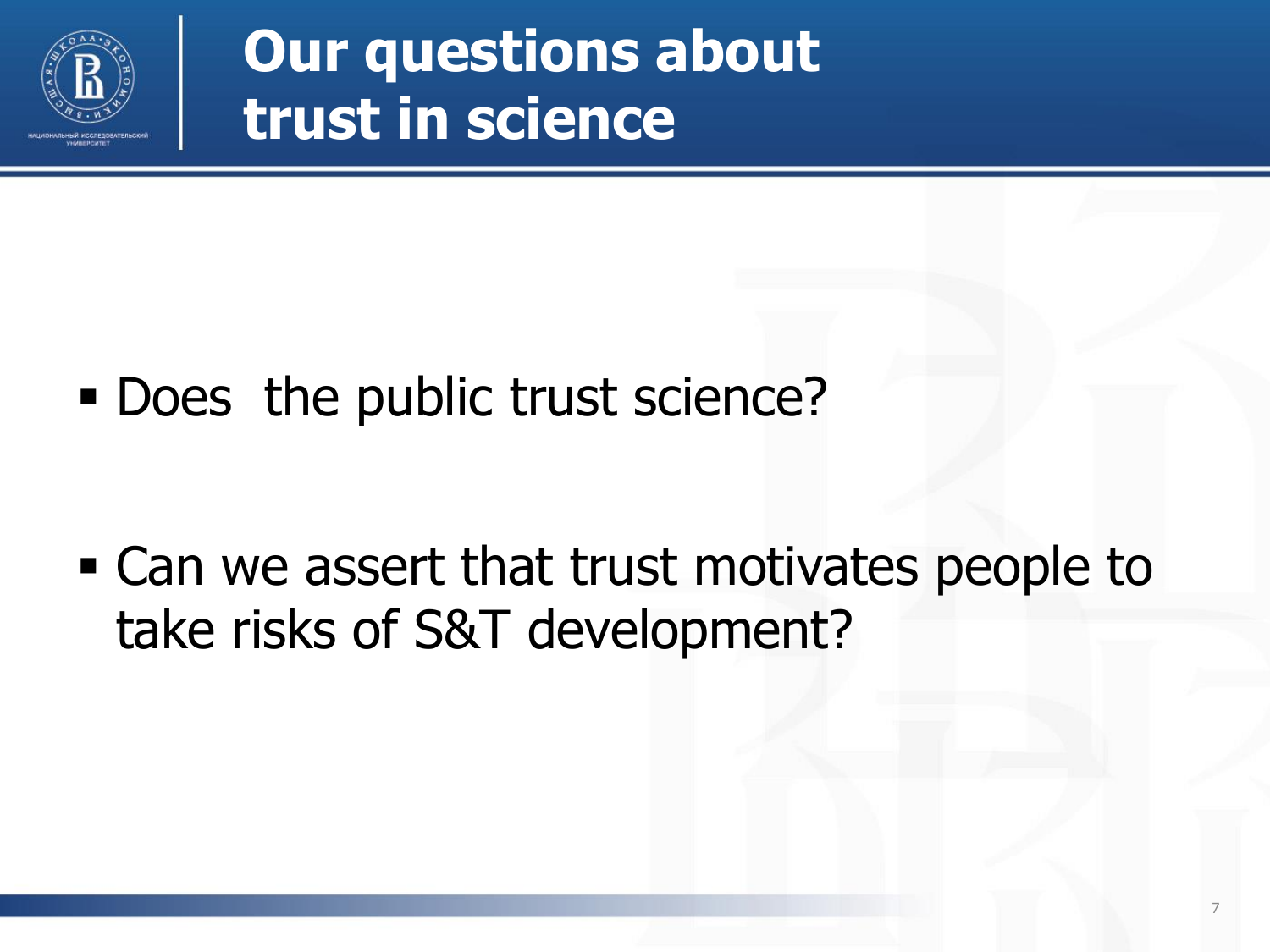

## **List of key indicators**

#### **1. Expectations:**

1.1."Science and technology make our lives easier, more comfortable and healthier" (EB-2013, Ru-2014)

1.2. "Thanks to S&T, there will be more opportunities for future generations" (EB-2013, Ru-2014)

1.3."The application of science and new technologies will make people's work more interesting" (EB-2010, Ru-2011)

#### **2. Risks perception and sensitivity to changes :**

2.1. "Scientific and technological developments can have unforeseen side-effects that are harmful to human health and the environment" (EB-2013, Ru-2014)

2.2. "The applications of science and technology can threaten human rights" (EB-2013, Ru-2014)

2.3. "Science makes our ways of life change too fast" (EB-2013, Ru-2014)

#### **3. Regulation:**

3.1. "Science should have no limits to what it is able to investigate" (EB-2010, Ru-2011)

3.2. "If a new technology poses risks that are uncertain and not yet fully understood, the development of this technology should be stopped even if benefits are expected" (EB-2010, Ru-2011)

#### **4. Public participation:**

4.1." Citizens do not need to be involved or informed" (EB-2013, Ru-2014)

4.2. "Citizens should only be informed" (EB-2013, Ru-2014)

4.3. "Citizens should be consulted and their opinion should be considered" (EB-2013, Ru-2014)

4.4. "Citizens should participate and have an active role" (EB-2013, Ru-2014)

4.5. "Citizens' opinions should be binding" (EB-2013, Ru-2014)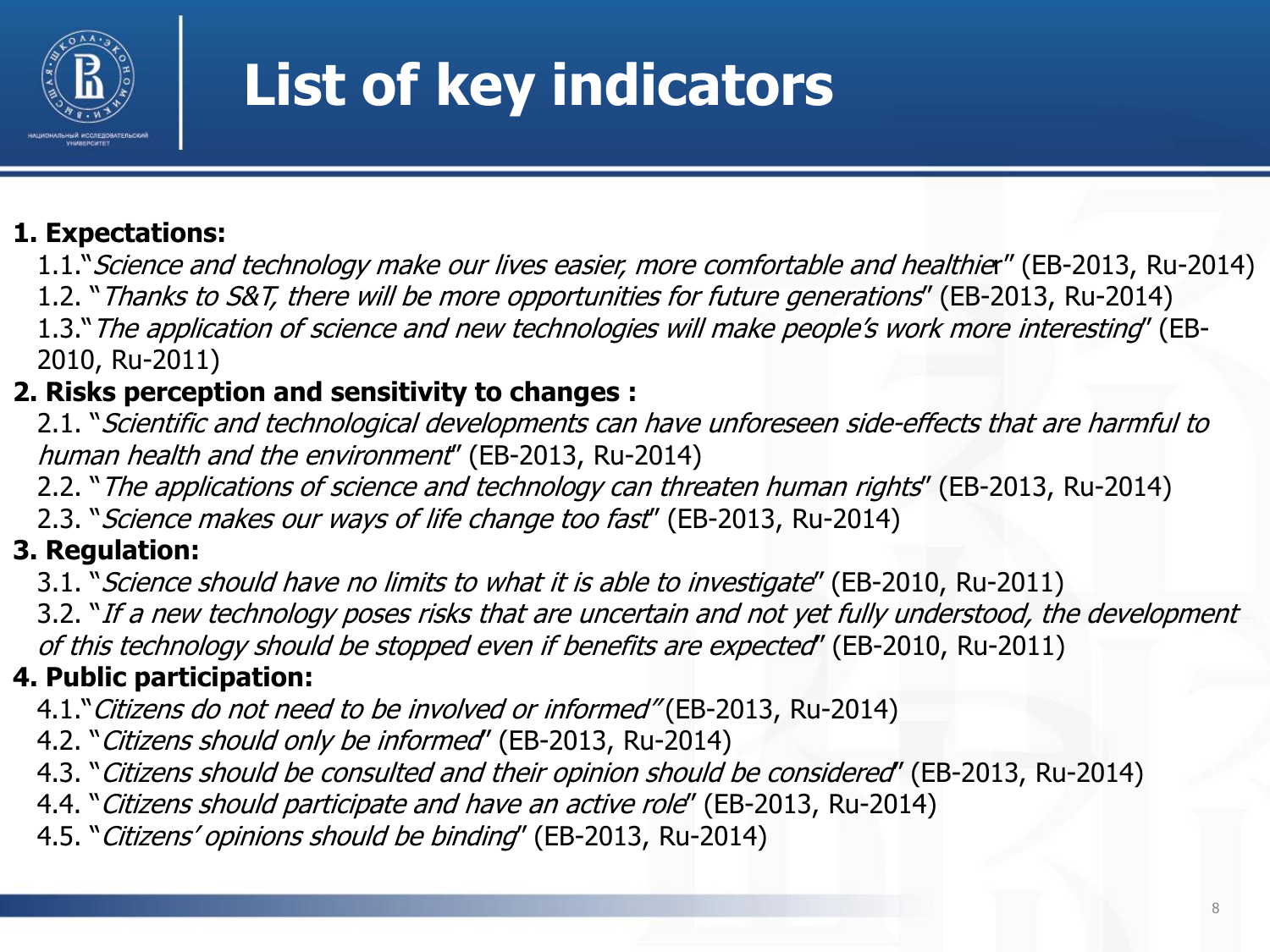

### **Risks VS benefits**

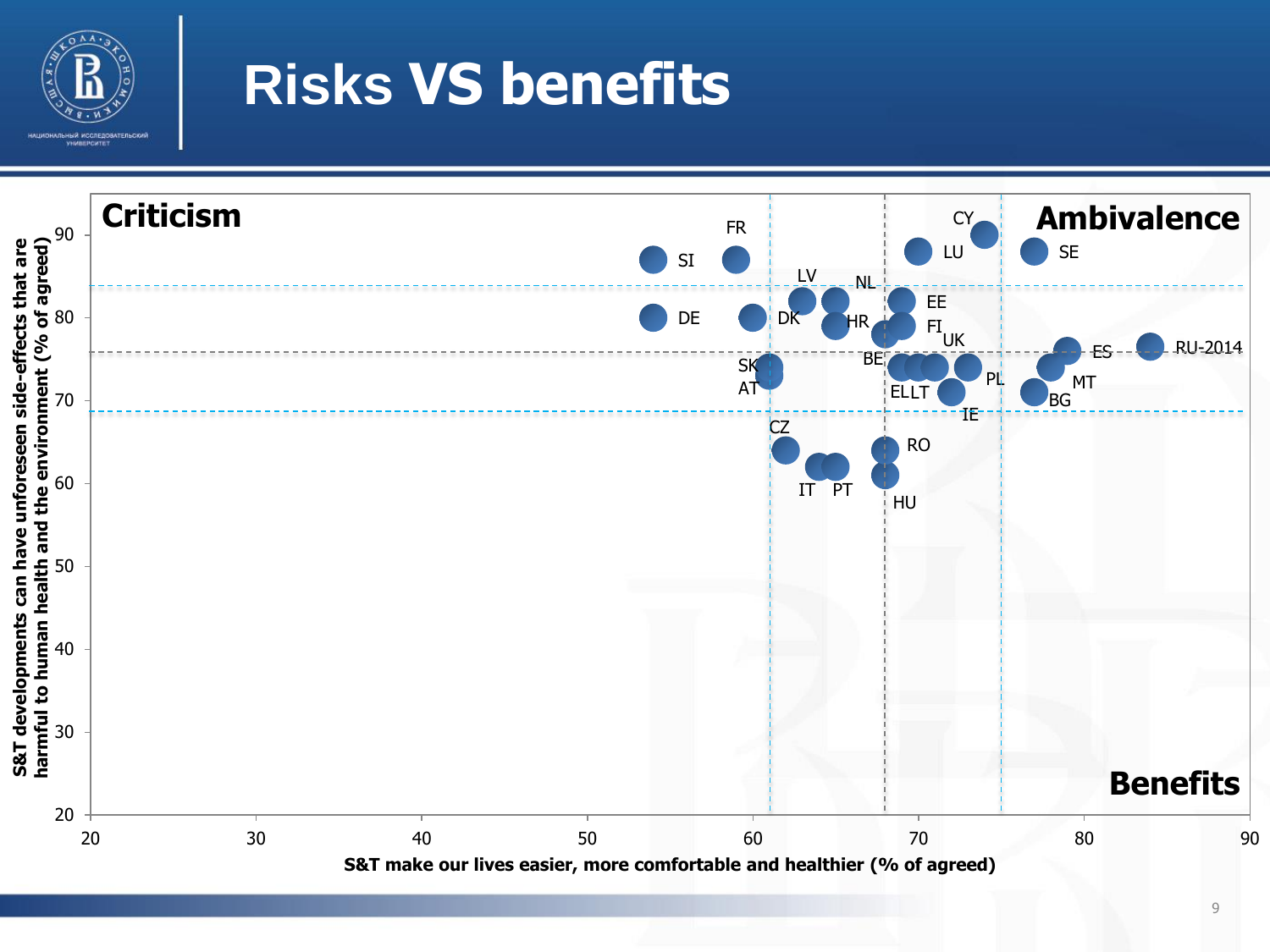

### **New opportunities VS new challenges**

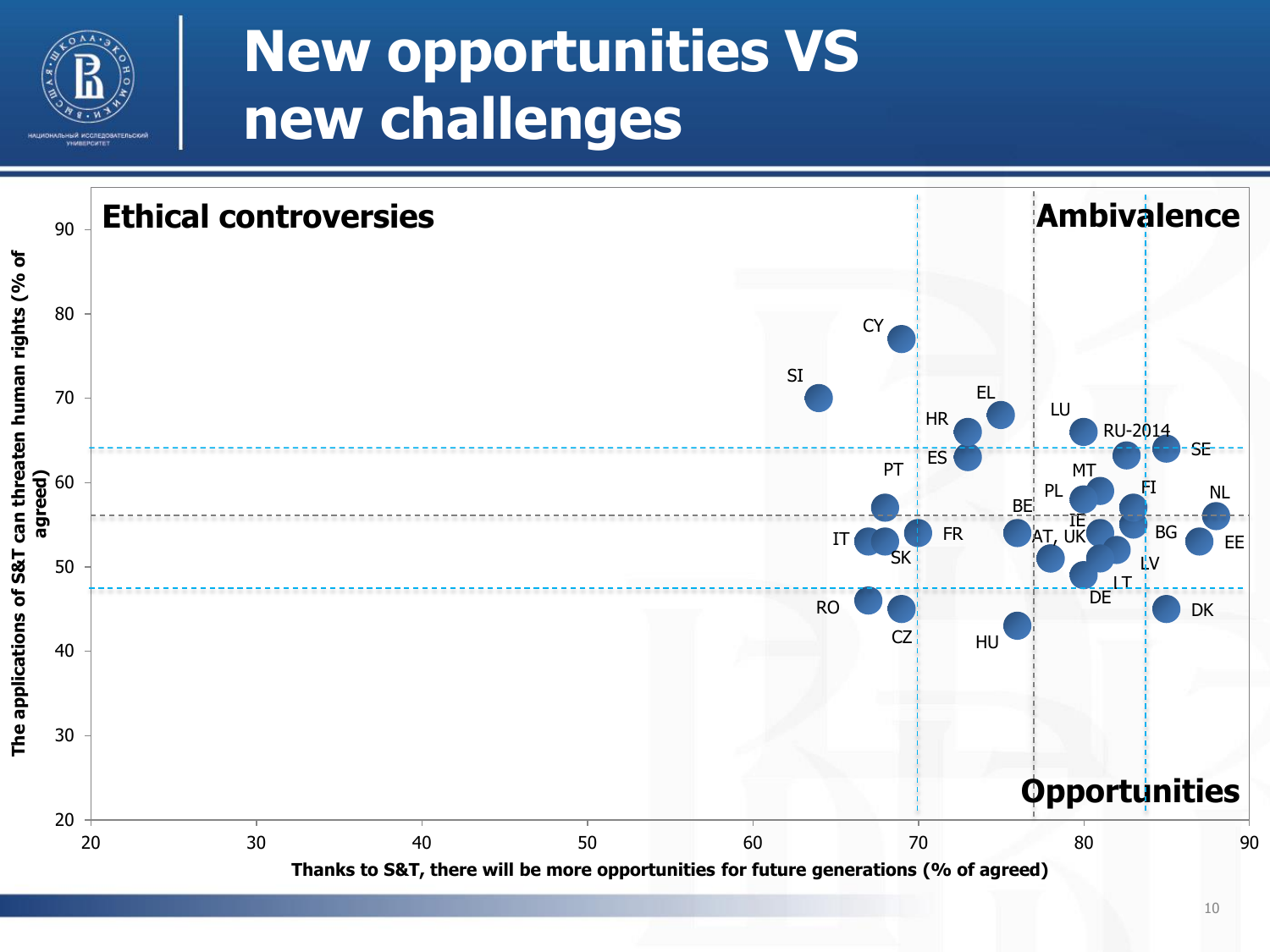

### **Work improvements VS lifestyle change**

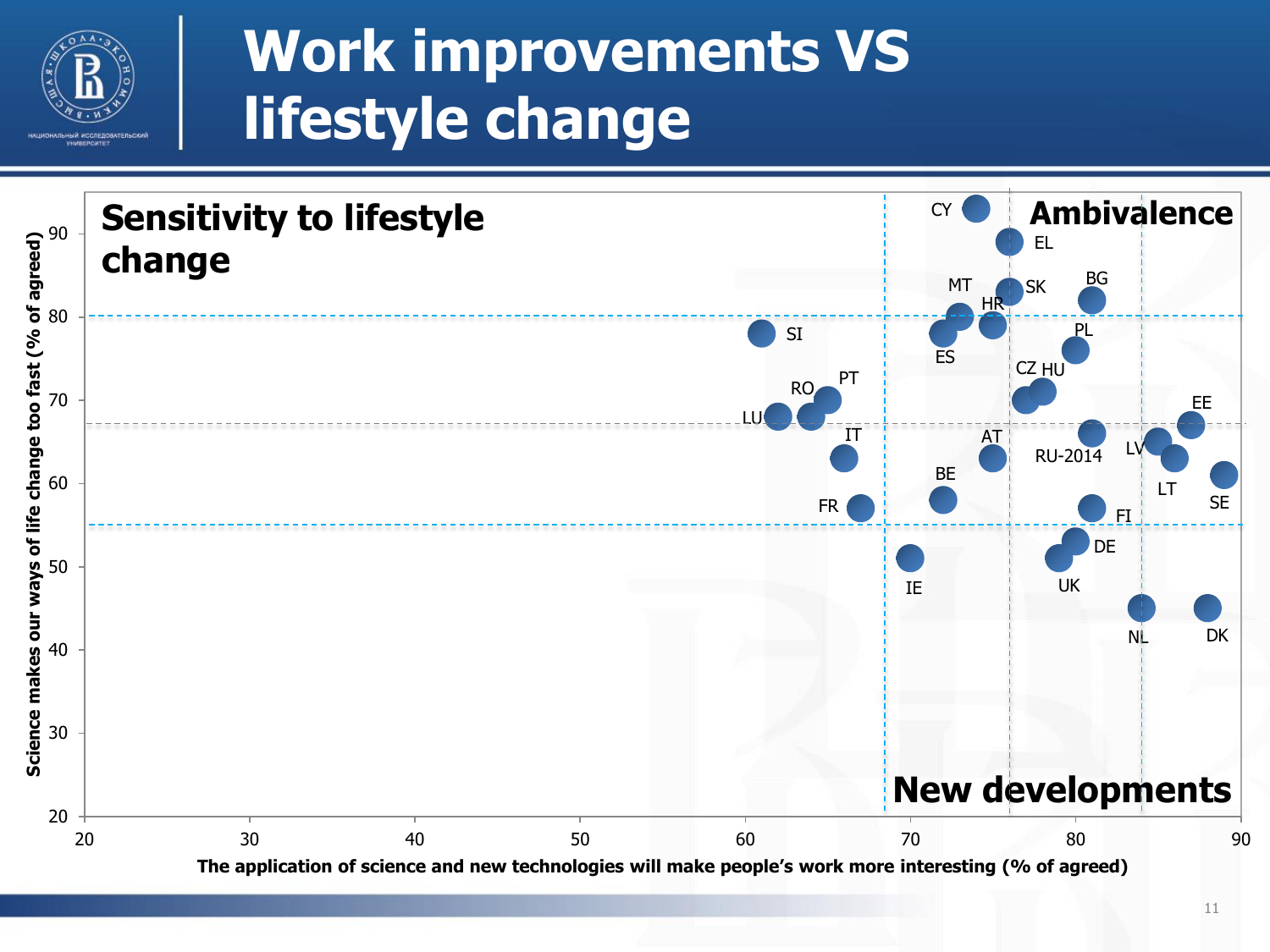

### **Restrictions in science and citizens' risks sensitivity**



Spearman corr.=0,382, sig. 0,05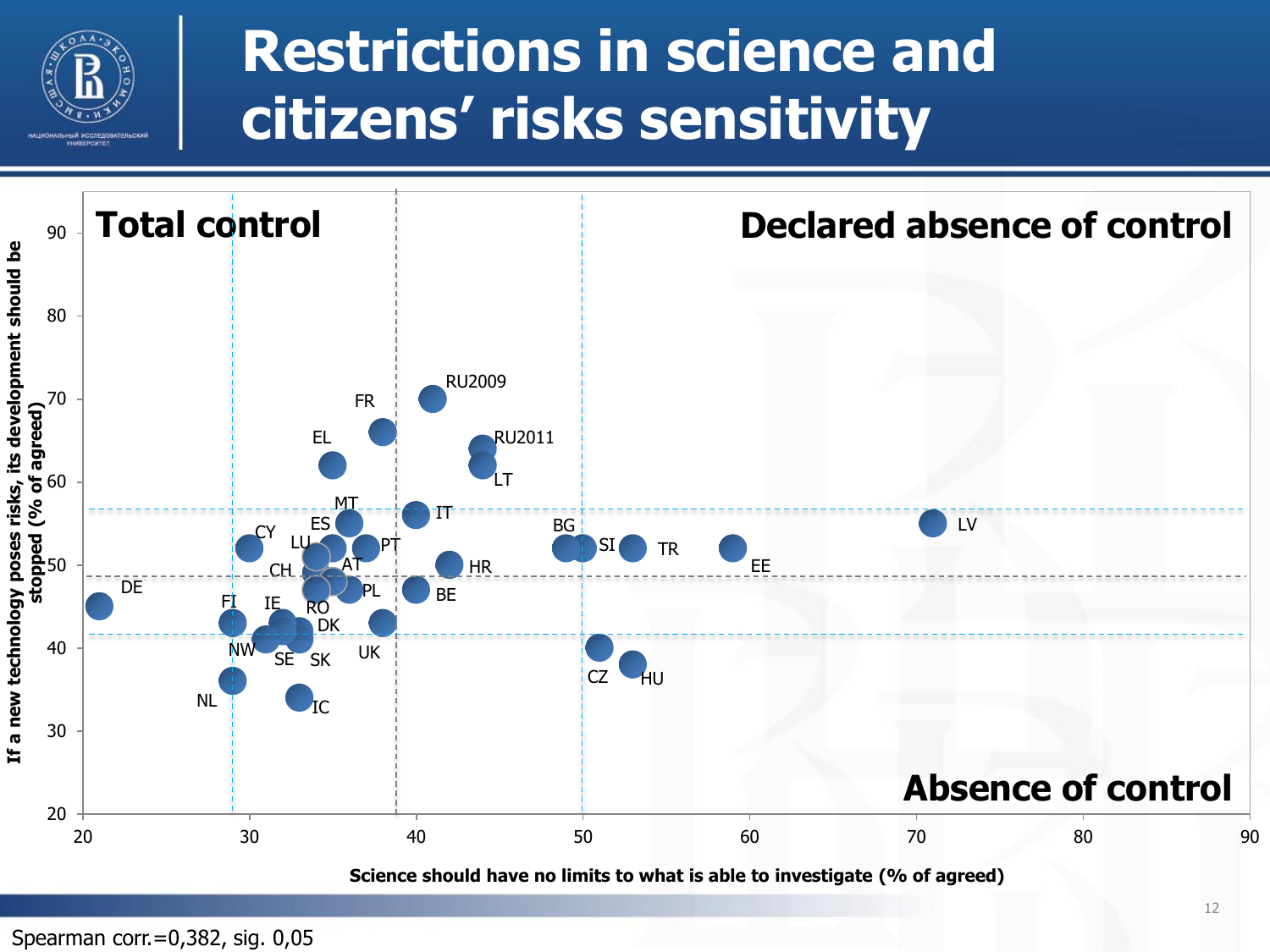

## **Public trust in science: main trends**

- The majority of population in all countries acknowledge ambivalent nature of S&T
- More than a half of analyzed EU countries tend to perceive S&T critically
- **Threats to health and environment are more important than** lifestyle change and ethical issues. A big share of people in almost all countries are ready to take these risks for new opportunities and developments
- Public understanding of independence of science is ambivalent because of the presence of ideological and pragmatic aspects. Attitude to the lack of restriction in science (ideological aspect) is positively associated with risks sensitivity (pragmatic aspect)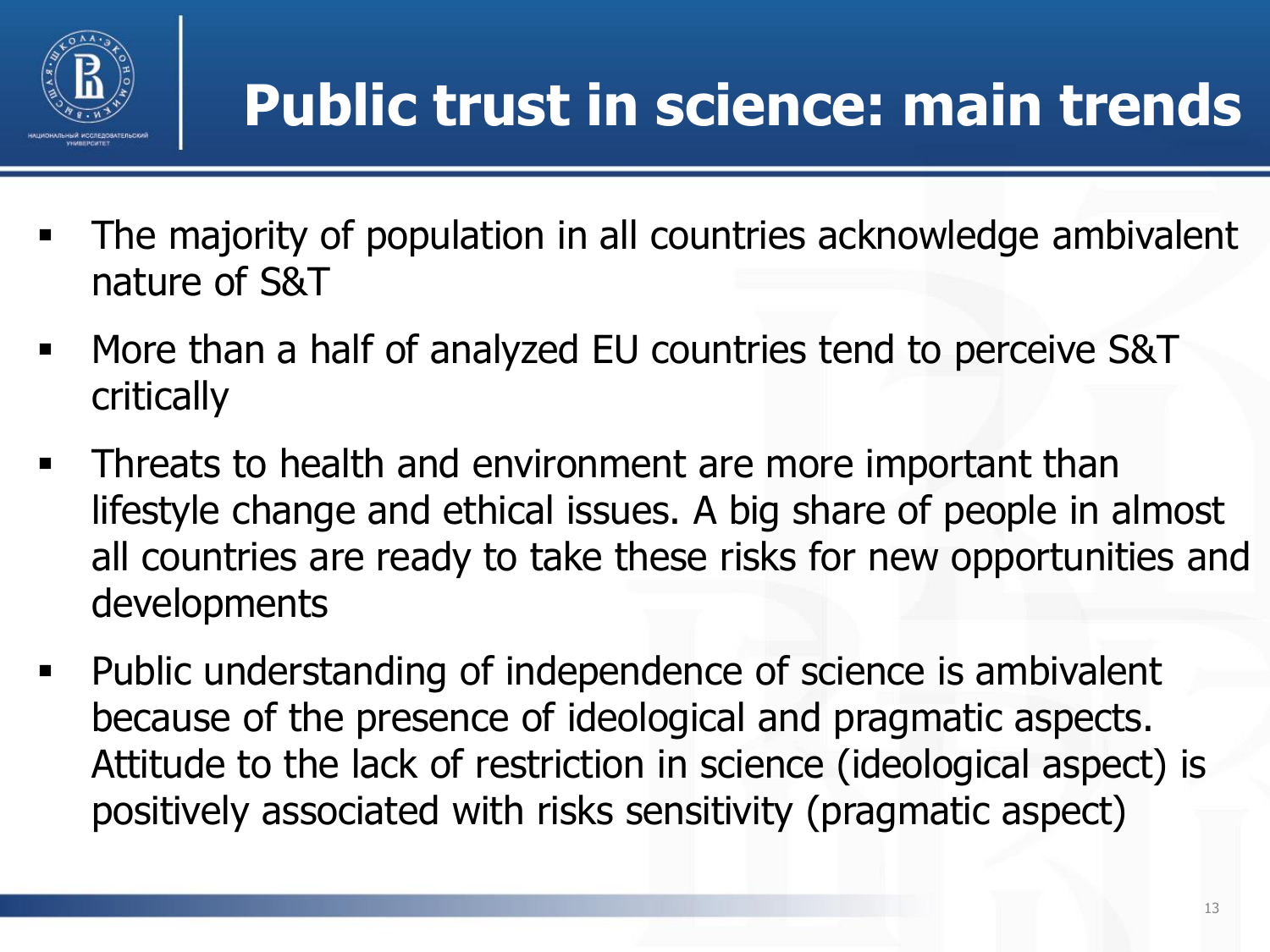

### **Trust and faith in science**

People believe in S&T progress, but do not want to take risks



Does population need to participate in decision-making about S&T?

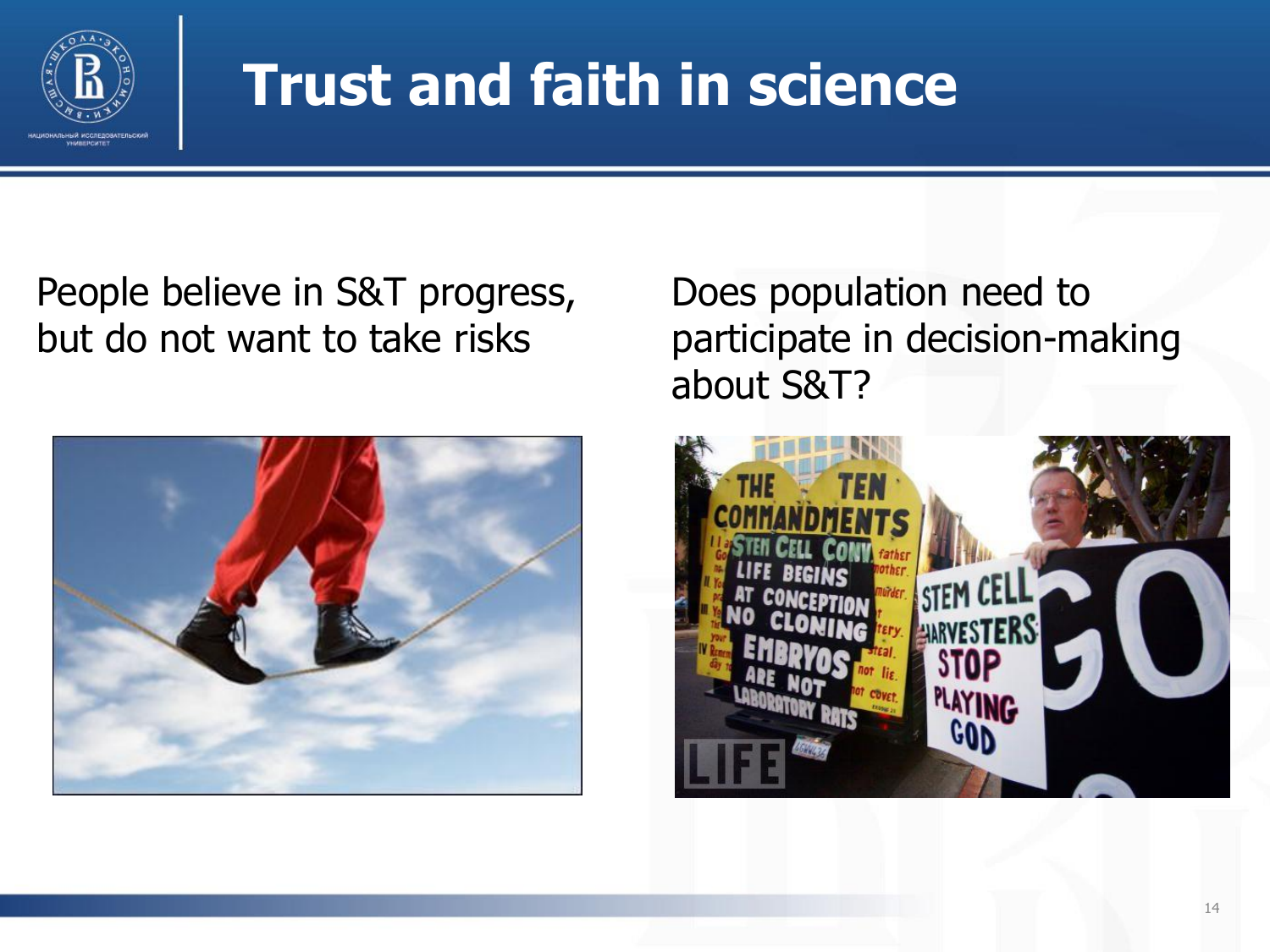

### **Index of participation in science\***



- Citizens' opinions should be binding (e)
- Citizens should participate and have an active role (d)
- Citizens should be consulted and their opinion should be considered (c)
- Citizens should only be informed (b)
- Citizens do not need to be involved or informed (a)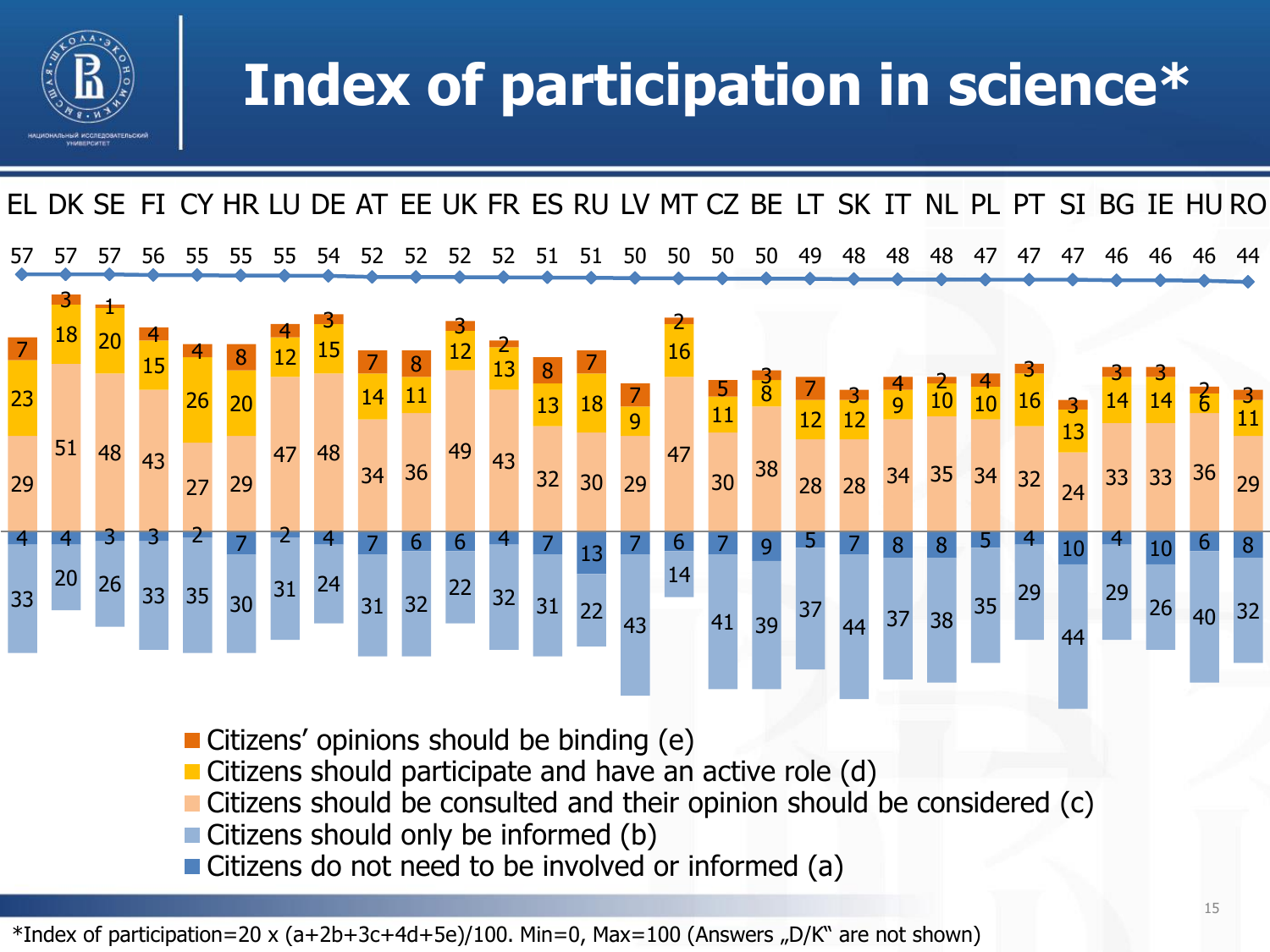

### **Attitudes to public involvement in decision-making about S&T**

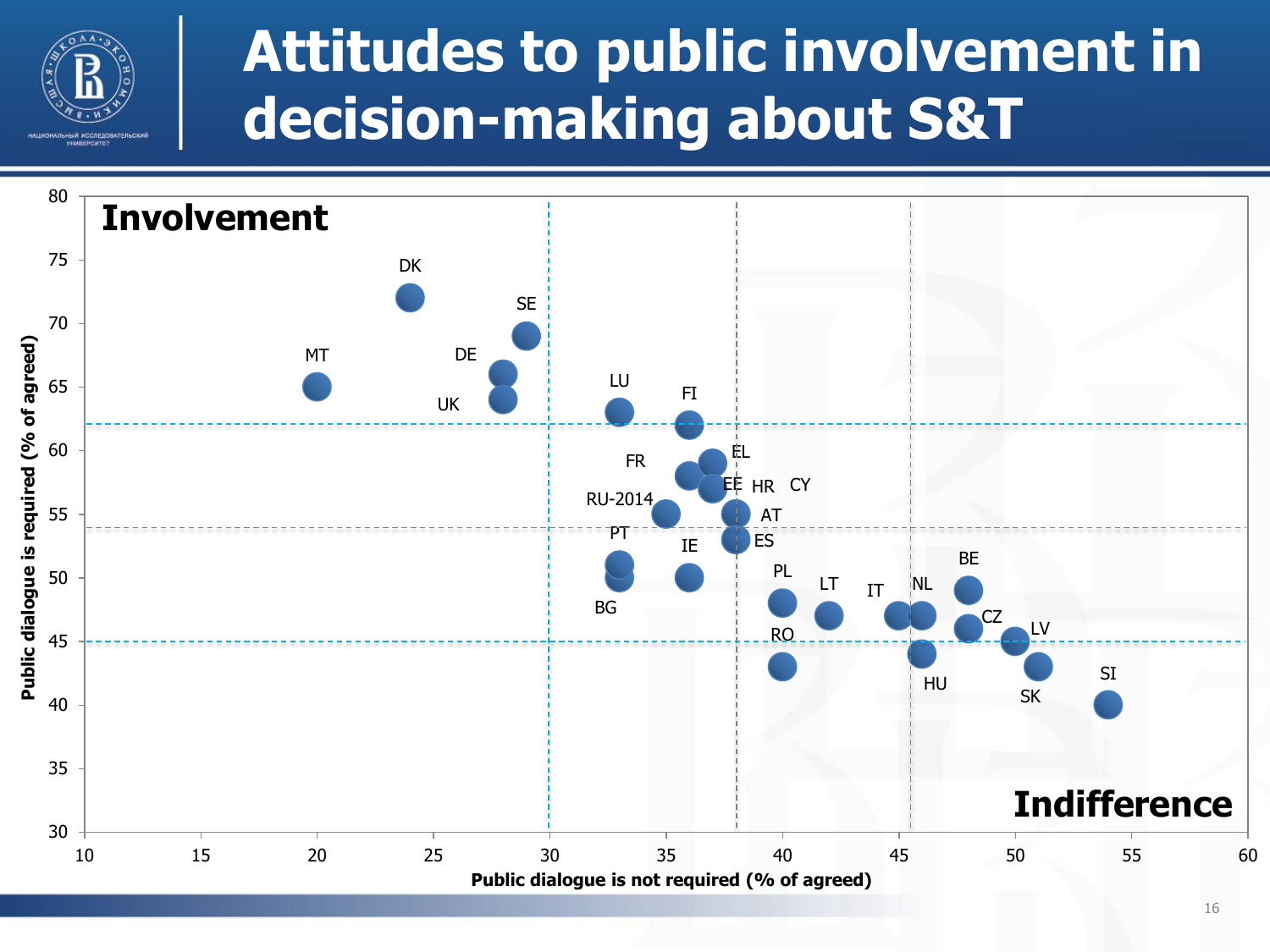

### **Main trends in attitudes to public participation in science**

- Public opinion on the necessity of dialogue between science and society is divided. However among some Eastern European and Northern European countries almost a half of population distance themselves from such communication
- **People tend to choose the passive form of involvement "citizens"** should be consulted and their opinion should be considered", whereas active participation in decision-making about S&T is less common. So, they are ready to "rely on those who have a responsibility for making decisions and taking actions related to this sphere"
- Countries that demonstrated the highest degree of risk sensitivity (Russia and France) do not show the highest degree of participation. At the same time countries with low risk sensitivity have high scores of participation (DK, SE, UK and DE)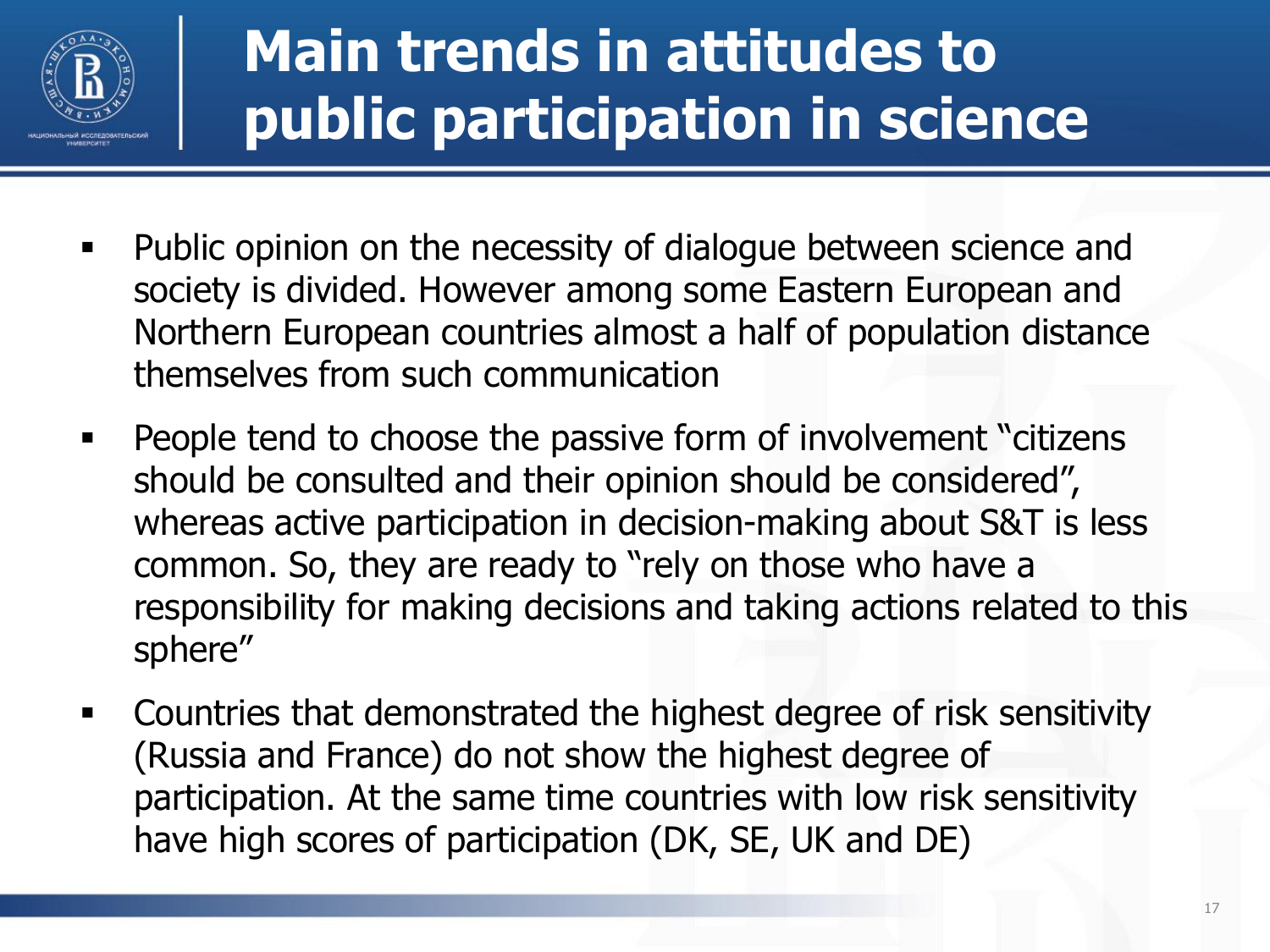

### **Correlations between attitudes and Index of participation (0;100)**

|                                                                                                                                                                           | <b>Spearman cor.</b>     |
|---------------------------------------------------------------------------------------------------------------------------------------------------------------------------|--------------------------|
| Science and technology make our lives easier, more comfortable and healthier                                                                                              | $0,019$ (no sig.)        |
| Thanks to science and technology, there will be more opportunities for future<br>generations                                                                              | 0,279 (no sig.)          |
| The application of science and new technologies will make people's<br>work more interesting                                                                               | $0,312$ (sig. $0,1$ )    |
| Scientific and technological developments can have unforeseen<br>side-effects that are harmful to human health and the environment                                        | $0,600$ (sig. $0,001$ )  |
| The applications of science and technology can threaten human rights                                                                                                      | $0,272$ (no sig.)        |
| Science makes our ways of life change too fast                                                                                                                            | $-0,126$ (no sig.)       |
| If a new technology poses risks that are uncertain and not yet fully<br>understood, the development of this technology should be stopped even if<br>benefits are expected | $0,080$ (no sig.)        |
| Science should have no limits to what it is able to investigate                                                                                                           | $-0,326$ (sig. $0,085$ ) |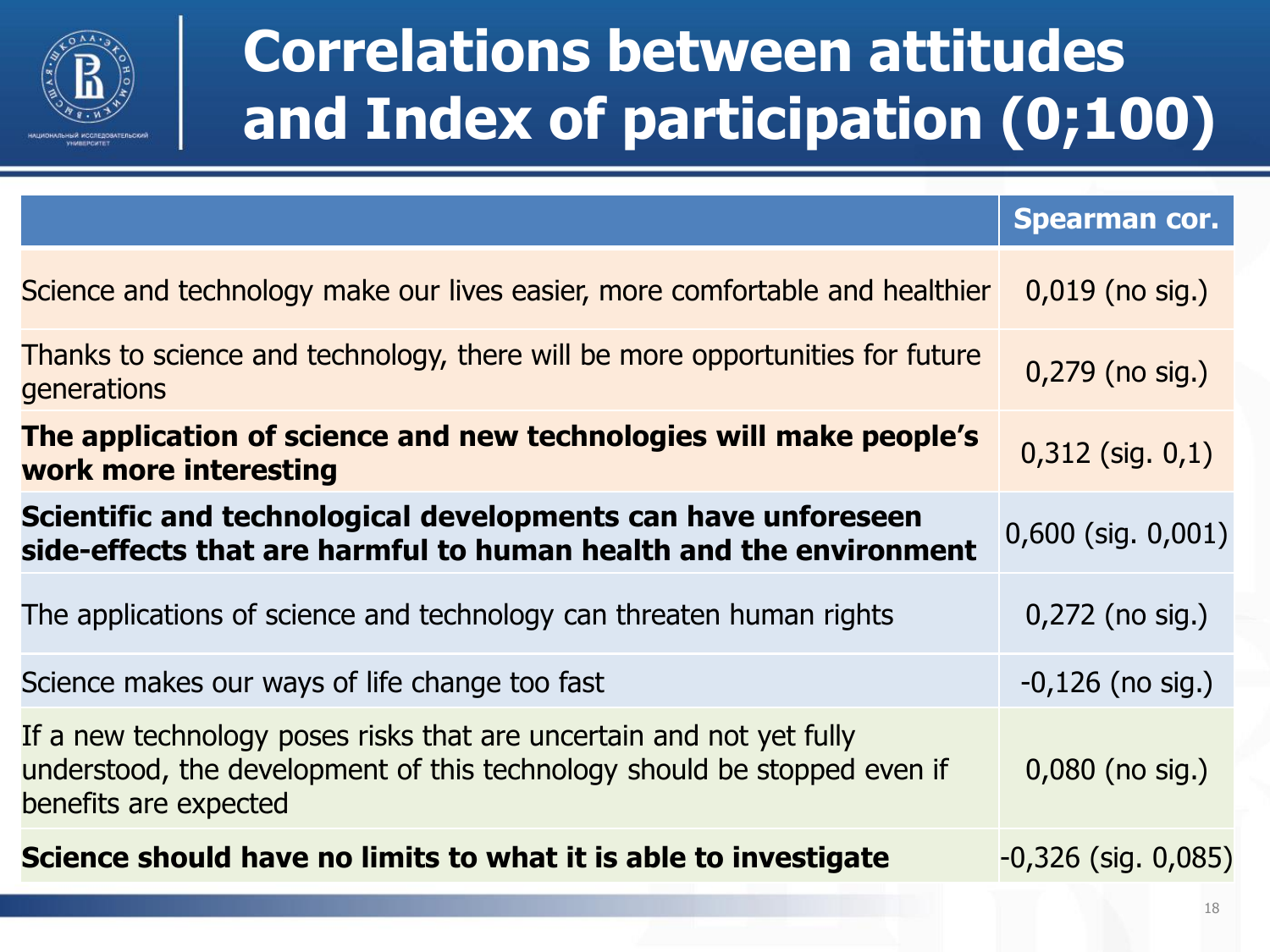

### **What stimulates public participation?**

- Ideology of autonomous science is negatively associated with culture of public participation
- ❖ S&T side-effects to human health and environment are a key drivers of public participation in decision-making about S&T. Other risks and problems are less important and depend on the culture
- ❖ However, risk sensitivity does not stimulate dialogue and public participation. It destroys the communication
- ❖ A the same time clear opportunities connected with S&T development may also inspire public involvement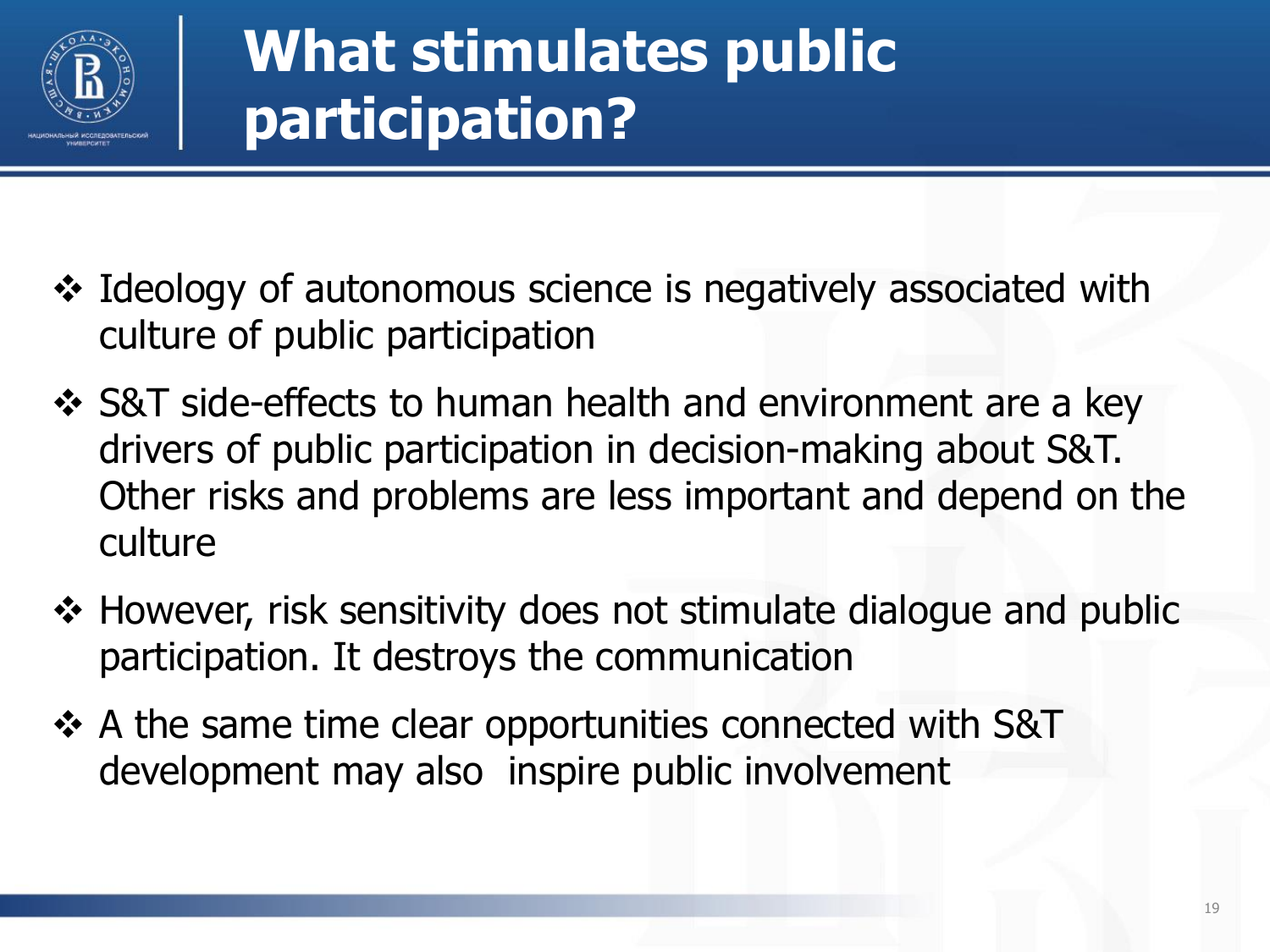

## **Concluding remarks**

- The public trusts science when discourse about science is structured around new S&T developments
- **Lay people understand ambivalence of S&T progress**
- Trust implies capability to take decisions in controversial situations in S&T field. Otherwise the phenomenon of trust transforms in faith or indifference
- **Trust in science is not only a pre-condition, but also a** consequence of public engagement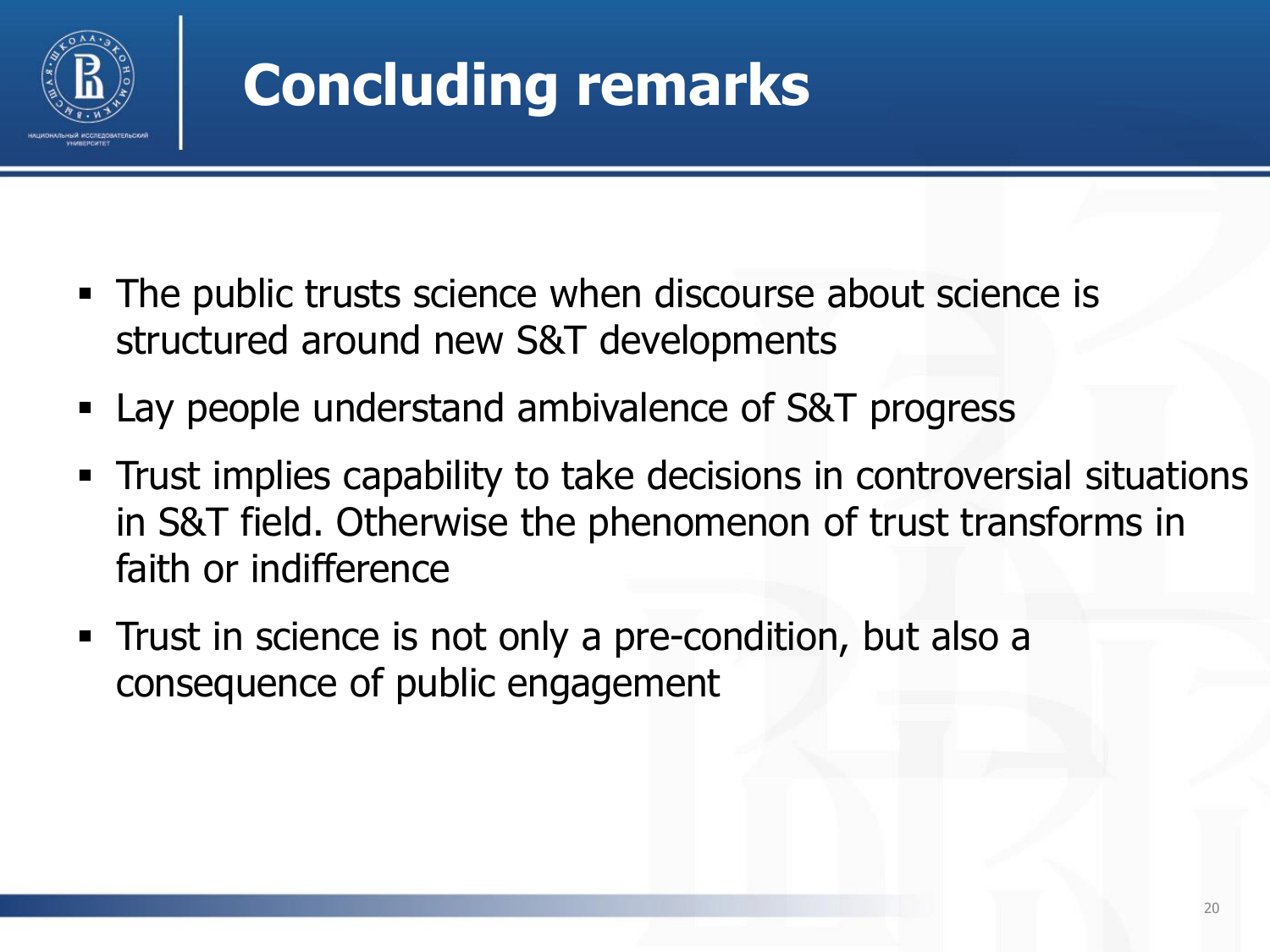

### **Further research**

- Trust in science is a complex phenomenon that exists both on individual and cultural levels
- Further research should include a comprehensive analysis of determinants of trust in science on different levels. It will help to understand what factors form trust and faith in S&T, risk sensitivity and etc.
- List of variables should include indicators of civic engagement, social trust, values, political preferences, human capital, political environment and etc.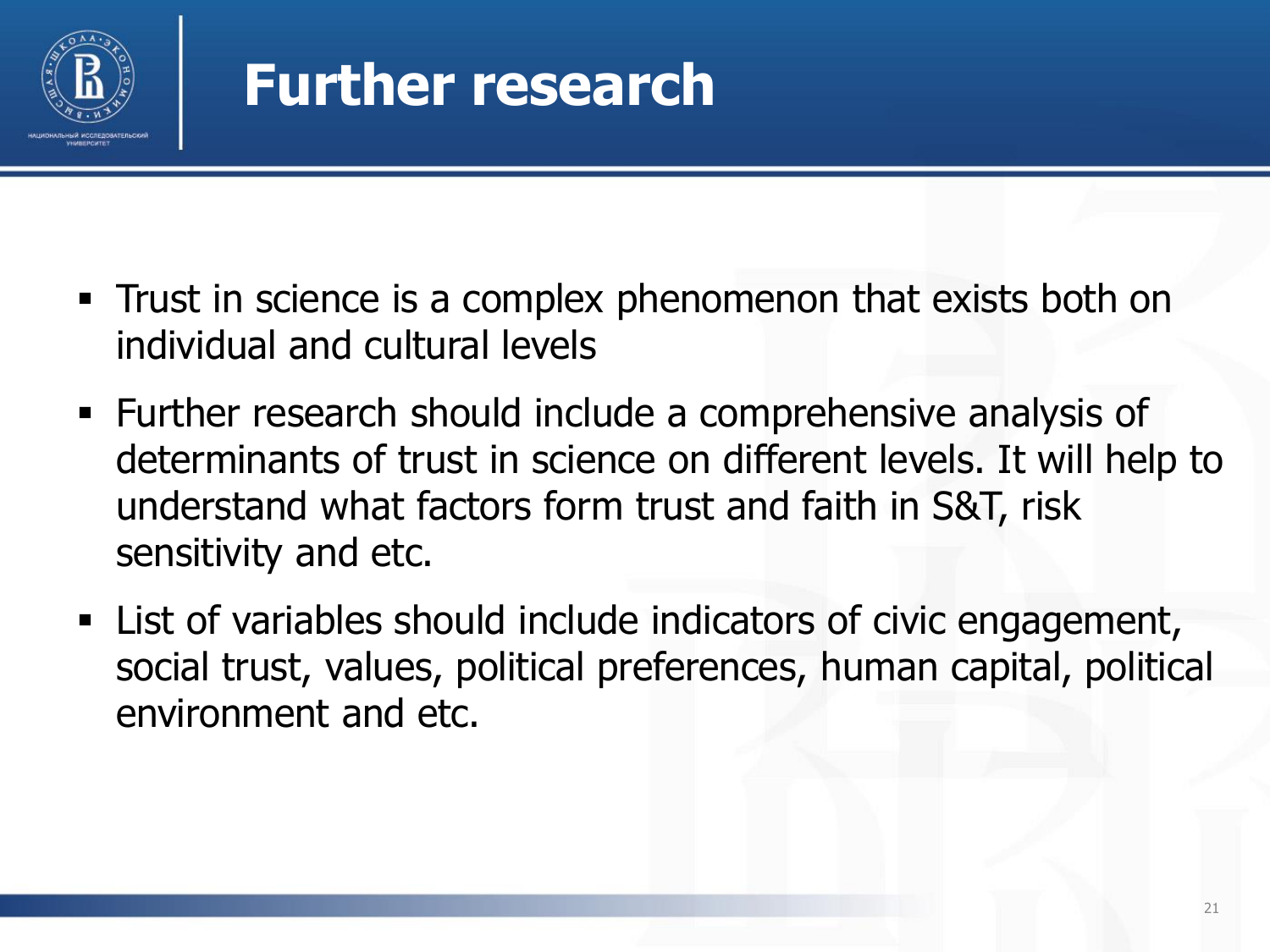

НАЦИОНАЛЬНЫЙ ИССЛЕДОВАТЕЛЬСКИЙ УНИВЕРСИТЕТ

# Thank you for your attention!

[ksfrusov@hse.ru](mailto:ksfrusov@hse.ru)